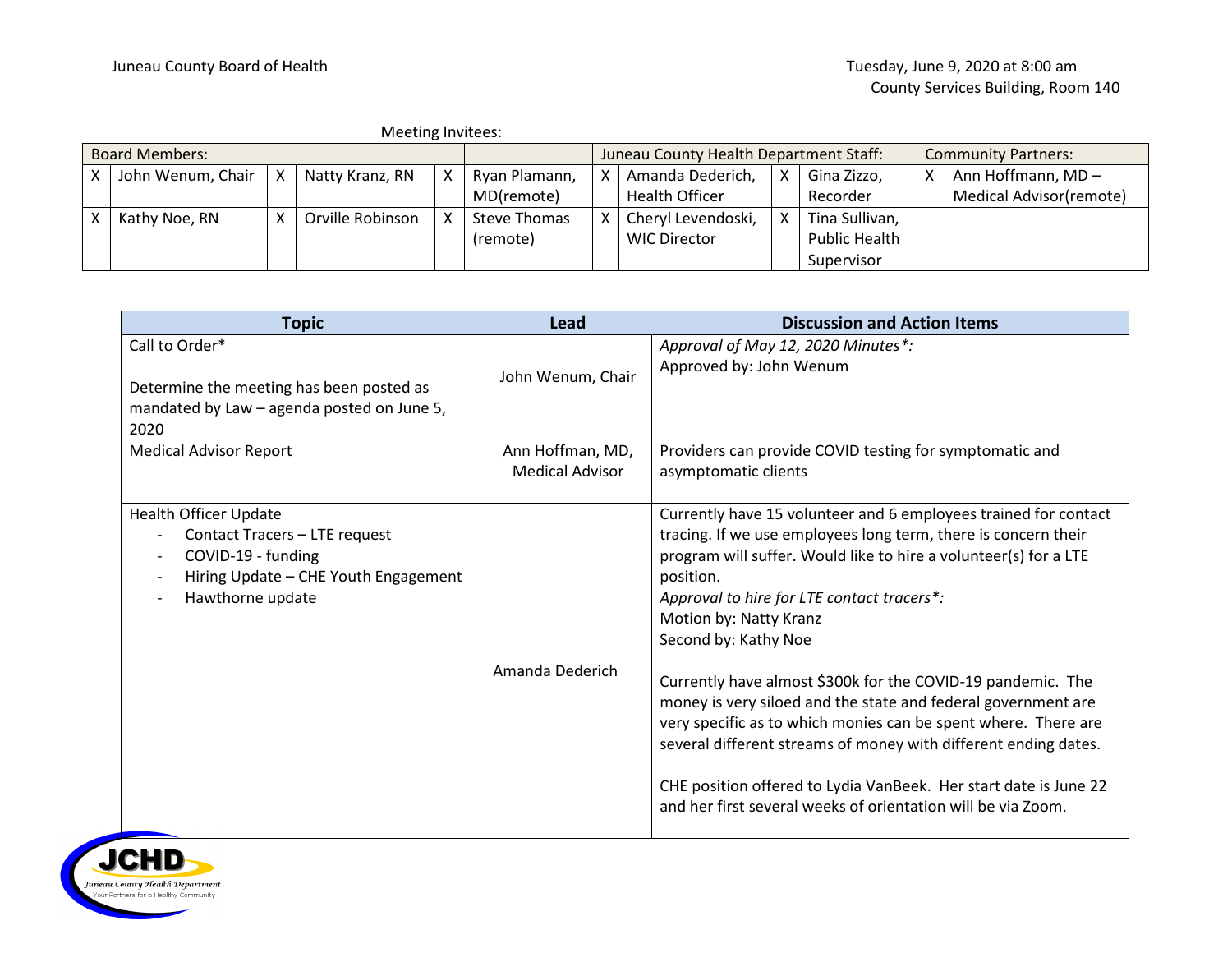|                                                                                                                                                                                       |                                              | Had to reschedule the Hawthorne training due to COVID-19 as a<br>lot of it is interpersonal. Funding ends June 30.                                                                                                                                                                                                                                                                                                                  |
|---------------------------------------------------------------------------------------------------------------------------------------------------------------------------------------|----------------------------------------------|-------------------------------------------------------------------------------------------------------------------------------------------------------------------------------------------------------------------------------------------------------------------------------------------------------------------------------------------------------------------------------------------------------------------------------------|
| Public Health Program Update<br>Communicable Disease update                                                                                                                           | Tina Sullivan, Public<br><b>Health Nurse</b> | Currently have just over 21k cases of COVID-19 in the state of WI.<br>A majority of public health nursing time is directed at pandemic<br>response. We had an estimate of 170-175 people get tested at<br>the community testing site held at Olson Middle School. Test<br>results are dumped into the WEDSS system and it takes quite a bit<br>of time to sift through the results. MBMC in looking into doing<br>antibody testing. |
| <b>WIC Program Updates</b><br><b>Full-time WIC Director</b><br>Current remote WIC services<br>provided/Intake<br>Plan to transition back to WIC In-Person<br>during COVID-19 Pandemic | Cheryl Levendoski,<br><b>WIC Director</b>    | On 5-19-20 the County Board approved the part time WIC<br>Director position to go full time due to an increase in WIC<br>funding. The current WIC Director will stay in that position.<br>WIC currently has two people working remotely with benefits<br>being issued over the phone. USDA has approved benefits being<br>added over the phone until the end of June.                                                               |
| <b>Public Comments</b>                                                                                                                                                                |                                              |                                                                                                                                                                                                                                                                                                                                                                                                                                     |
| Closed Session Pursuant to 1.85(1)(c) for Staff<br>Evaluations                                                                                                                        | <b>Board of Health</b>                       |                                                                                                                                                                                                                                                                                                                                                                                                                                     |
| Proposed Agenda Items for June Board of Health                                                                                                                                        |                                              |                                                                                                                                                                                                                                                                                                                                                                                                                                     |
| Next Meeting: Tuesday, July 14, 2020                                                                                                                                                  |                                              |                                                                                                                                                                                                                                                                                                                                                                                                                                     |
| Adjournment*                                                                                                                                                                          | John Wenum                                   | Adjourned by Chairman Wenum                                                                                                                                                                                                                                                                                                                                                                                                         |
| Signature of Reporter:                                                                                                                                                                | Amanda Dederich                              |                                                                                                                                                                                                                                                                                                                                                                                                                                     |

\*Agenda Items with Required Actions

**Community Activity For May 2020**